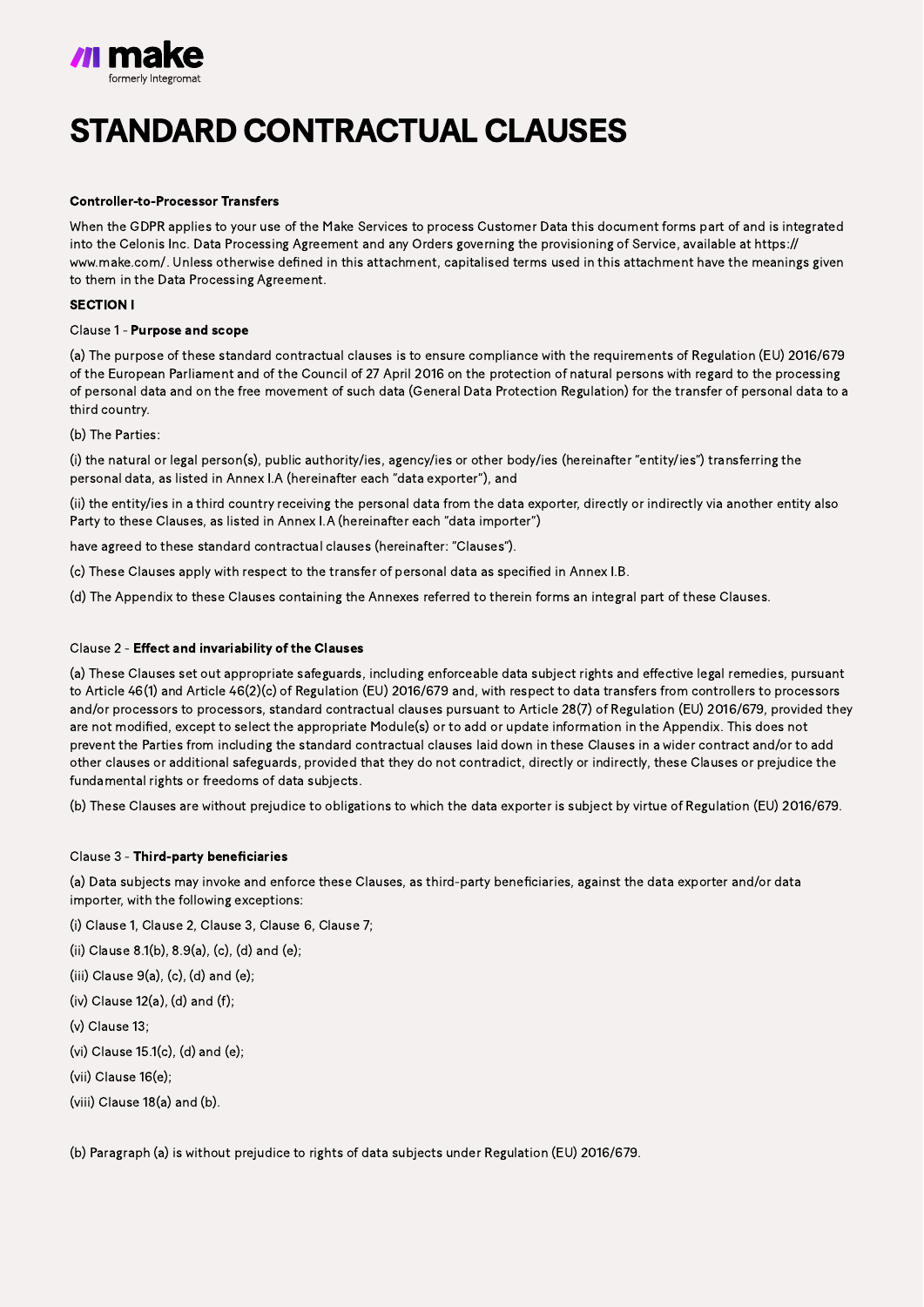

#### Clause 4 - Interpretation

(a) Where these Clauses use terms that are defined in Regulation (EU) 2016/679, those terms shall have the same meaning as in that Regulation.

(b) These Clauses shall be read and interpreted in the light of the provisions of Regulation (EU) 2016/679.

(c) These Clauses shall not be interpreted in a way that conflicts with rights and obligations provided for in Regulation (EU) 2016/679.

#### Clause 5 - Hierarchy

In the event of a contradiction between these Clauses and the provisions of related agreements between the Parties, existing at the time these Clauses are agreed or entered into thereafter, these Clauses shall prevail.

#### Clause 6 - Description of the transfer(s)

The details of the transfer(s), and in particular the categories of personal data that are transferred and the purpose(s) for which they are transferred, are specified in Annex I.B.

#### Clause 7 - Docking clause

(a) An entity that is not a Party to these Clauses may, with the agreement of the Parties, accede to these Clauses at any time, either as a data exporter or as a data importer, by completing the Appendix and signing Annex I.A.

(b) Once it has completed the Appendix and signed Annex I.A, the acceding entity shall become a Party to these Clauses and have the rights and obligations of a data exporter or data importer in accordance with its designation in Annex I.A.

(c) The acceding entity shall have no rights or obligations arising under these Clauses from the period prior to becoming a Party.

### SECTION II – OBLIGATIONS OF THE PARTIES

Clause 8 - Data protection safeguards

The data exporter warrants that it has used reasonable efforts to determine that the data importer is able, through the implementation of appropriate technical and organisational measures, to satisfy its obligations under these Clauses.

#### 1. Instructions

(a) The data importer shall process the personal data only on documented instructions from the data exporter. The data exporter may give such instructions throughout the duration of the contract.

(b) The data importer shall immediately inform the data exporter if it is unable to follow those instructions.

# 2. Purpose limitation

The data importer shall process the personal data only for the specific purpose(s) of the transfer, as set out in Annex I.B, unless on further instructions from the data exporter.

### 3. Transparency

On request, the data exporter shall make a copy of these Clauses, including the Appendix as completed by the Parties, available to the data subject free of charge. To the extent necessary to protect business secrets or other confidential information, including the measures described in Annex II and personal data, the data exporter may redact part of the text of the Appendix to these Clauses prior to sharing a copy, but shall provide a meaningful summary where the data subject would otherwise not be able to understand the its content or exercise his/her rights. On request, the Parties shall provide the data subject with the reasons for the redactions, to the extent possible without revealing the redacted information. This Clause is without prejudice to the obligations of the data exporter under Articles 13 and 14 of Regulation (EU) 2016/679.

#### 4. Accuracy

If the data importer becomes aware that the personal data it has received is inaccurate, or has become outdated, it shall inform the data exporter without undue delay. In this case, the data importer shall cooperate with the data exporter to erase or rectify the data.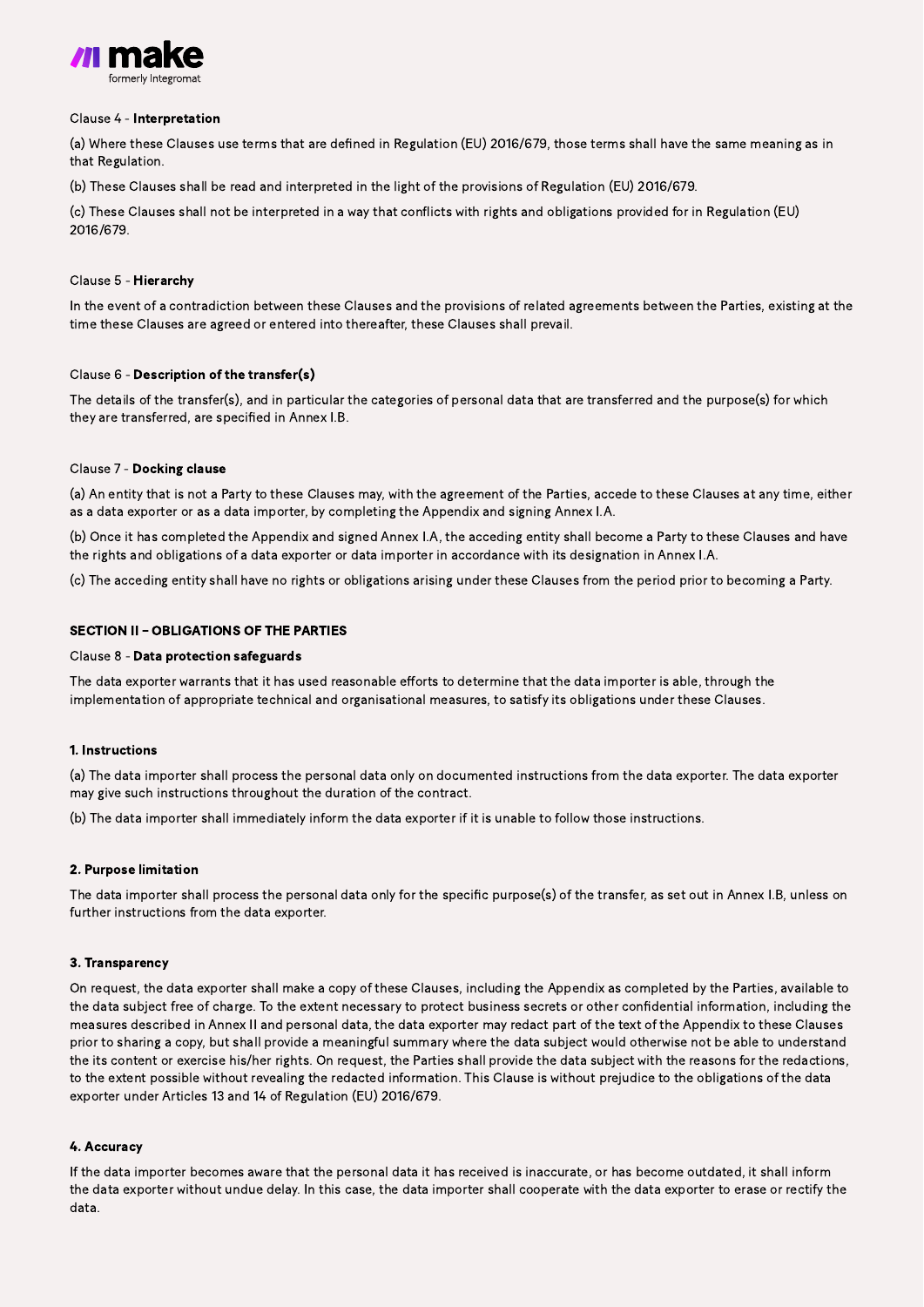

#### 5. Duration of processing and erasure or return of data

Processing by the data importer shall only take place for the duration specified in Annex I.B. After the end of the provision of the processing services, the data importer shall, at the choice of the data exporter, delete all personal data processed on behalf of the data exporter and certify to the data exporter that it has done so, or return to the data exporter all personal data processed on its behalf and delete existing copies. Until the data is deleted or returned, the data importer shall continue to ensure compliance with these Clauses. In case of local laws applicable to the data importer that prohibit return or deletion of the personal data, the data importer warrants that it will continue to ensure compliance with these Clauses and will only process it to the extent and for as long as required under that local law. This is without prejudice to Clause 14, in particular the requirement for the data importer under Clause 14(e) to notify the data exporter throughout the duration of the contract if it has reason to believe that it is or has become subject to laws or practices not in line with the requirements under Clause 14(a).

#### 6. Security of processing

(a) The data importer and, during transmission, also the data exporter shall implement appropriate technical and organisational measures to ensure the security of the data, including protection against a breach of security leading to accidental or unlawful destruction, loss, alteration, unauthorised disclosure or access to that data (hereinafter "personal data breach"). In assessing the appropriate level of security, the Parties shall take due account of the state of the art, the costs of implementation, the nature, scope, context and purpose(s) of processing and the risks involved in the processing for the data subjects. The Parties shall in particular consider having recourse to encryption or pseudonymisation, including during transmission, where the purpose of processing can be fulfilled in that manner. In case of pseudonymisation, the additional information for attributing the personal data to a specific data subject shall, where possible, remain under the exclusive control of the data exporter. In complying with its obligations under this paragraph, the data importer shall at least implement the technical and organisational measures specified in Annex II. The data importer shall carry out regular checks to ensure that these measures continue to provide an appropriate level of security.

(b) The data importer shall grant access to the personal data to members of its personnel only to the extent strictly necessary for the implementation, management and monitoring of the contract. It shall ensure that persons authorised to process the personal data have committed themselves to confidentiality or are under an appropriate statutory obligation of confidentiality.

(c) In the event of a personal data breach concerning personal data processed by the data importer under these Clauses, the data importer shall take appropriate measures to address the breach, including measures to mitigate its adverse effects. The data importer shall also notify the data exporter without undue delay after having become aware of the breach. Such notification shall contain the details of a contact point where more information can be obtained, a description of the nature of the breach (including, where possible, categories and approximate number of data subjects and personal data records concerned), its likely consequences and the measures taken or proposed to address the breach including, where appropriate, measures to mitigate its possible adverse effects. Where, and in so far as, it is not possible to provide all information at the same time, the initial notification shall contain the information then available and further information shall, as it becomes available, subsequently be provided without undue delay.

(d) The data importer shall cooperate with and assist the data exporter to enable the data exporter to comply with its obligations under Regulation (EU) 2016/679, in particular to notify the competent supervisory authority and the affected data subjects, taking into account the nature of processing and the information available to the data importer.

# 7. Sensitive data

Where the transfer involves personal data revealing racial or ethnic origin, political opinions, religious or philosophical beliefs, or trade union membership, genetic data, or biometric data for the purpose of uniquely identifying a natural person, data concerning health or a person's sex life or sexual orientation, or data relating to criminal convictions and offences (hereinafter "sensitive data"), the data importer shall apply the specific restrictions and/or additional safeguards described in Annex I.B.

## 8. Onward transfers

The data importer shall only disclose the personal data to a third party on documented instructions from the data exporter. In addition, the data may only be disclosed to a third party located outside the European Union (in the same country as the data importer or in another third country, hereinafter "onward transfer") if the third party is or agrees to be bound by these Clauses, under the appropriate Module, or if:

(i) the onward transfer is to a country benefitting from an adequacy decision pursuant to Article 45 of Regulation (EU) 2016/679 that covers the onward transfer;

(ii) the third party otherwise ensures appropriate safeguards pursuant to Articles 46 or 47 Regulation of (EU) 2016/679 with respect to the processing in question;

(iii) the onward transfer is necessary for the establishment, exercise or defence of legal claims in the context of specific administrative, regulatory or judicial proceedings; or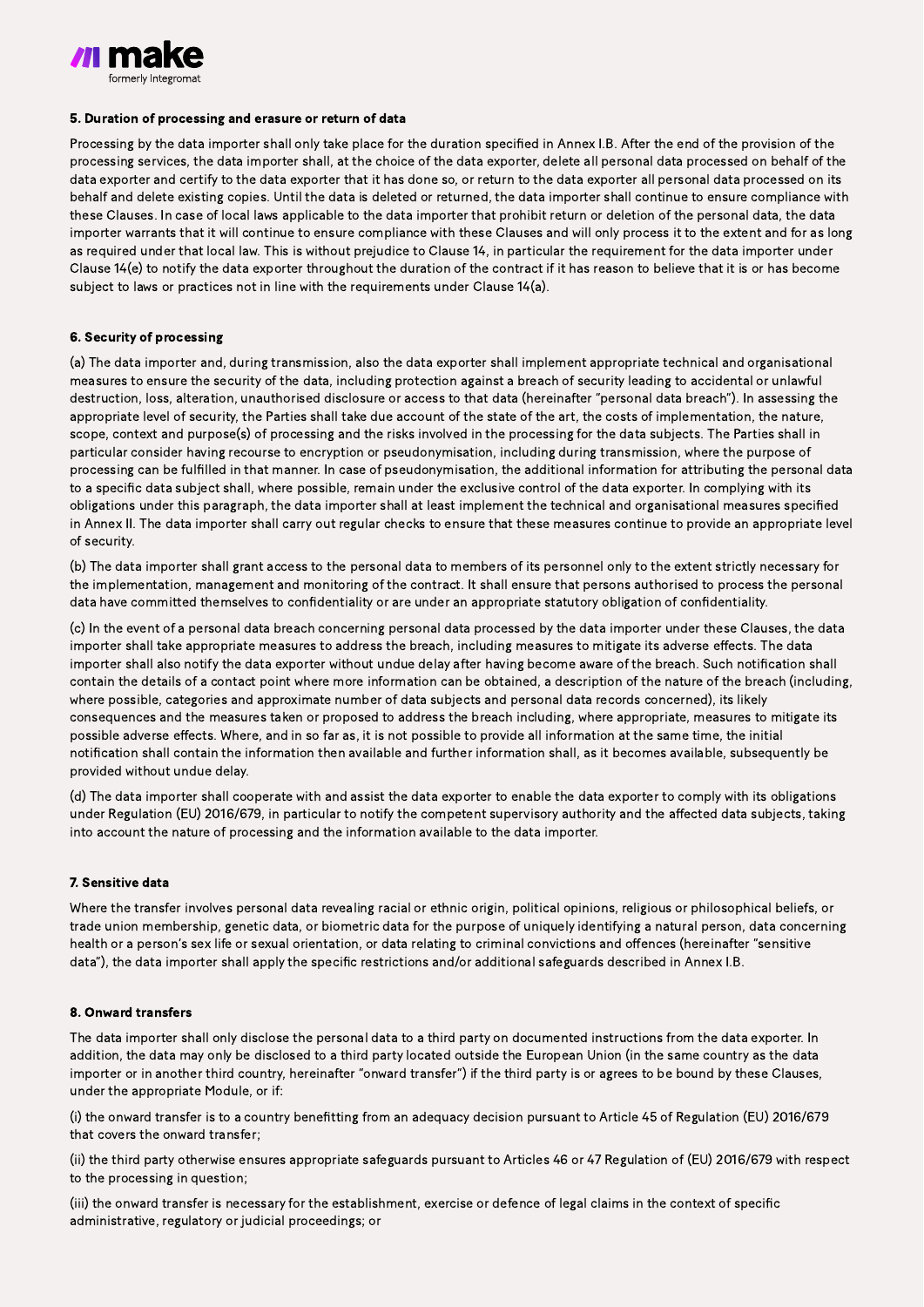

(iv) the onward transfer is necessary in order to protect the vital interests of the data subject or of another natural person.

Any onward transfer is subject to compliance by the data importer with all the other safeguards under these Clauses, in particular purpose limitation.

#### 9. Documentation and compliance

(a) The data importer shall promptly and adequately deal with enquiries from the data exporter that relate to the processing under these Clauses.

(b) The Parties shall be able to demonstrate compliance with these Clauses. In particular, the data importer shall keep appropriate documentation on the processing activities carried out on behalf of the data exporter.

(c) The data importer shall make available to the data exporter all information necessary to demonstrate compliance with the obligations set out in these Clauses and at the data exporter's request, allow for and contribute to audits of the processing activities covered by these Clauses, at reasonable intervals or if there are indications of non-compliance. In deciding on a review or audit, the data exporter may take into account relevant certifications held by the data importer.

(d) The data exporter may choose to conduct the audit by itself or mandate an independent auditor. Audits may include inspections at the premises or physical facilities of the data importer and shall, where appropriate, be carried out with reasonable notice.

(e) The Parties shall make the information referred to in paragraphs (b) and (c), including the results of any audits, available to the competent supervisory authority on request.

#### Clause 9 - Use of sub-processors

(a) The data importer has the data exporter's general authorisation for the engagement of sub-processor(s) from an agreed list. The data importer shall specifically inform the data exporter in writing of any intended changes to that list through the addition or replacement of sub-processors at least four weeks in advance, thereby giving the data exporter sufficient time to be able to object to such changes prior to the engagement of the sub-processor(s). The data importer shall provide the data exporter with the information necessary to enable the data exporter to exercise its right to object.

(b) Where the data importer engages a sub-processor to carry out specific processing activities (on behalf of the data exporter), it

shall do so by way of a written contract that provides for, in substance, the same data protection obligations as those binding the data importer under these Clauses, including in terms of third-party beneficiary rights for data subjects. The Parties agree that, by complying with this Clause, the data importer fulfils its obligations under Clause 8.8. The data importer shall ensure that the subprocessor complies with the obligations to which the data importer is subject pursuant to these Clauses.

(c) The data importer shall provide, at the data exporter's request, a copy of such a sub-processor agreement and any subsequent amendments to the data exporter. To the extent necessary to protect business secrets or other confidential information, including personal data, the data importer may redact the text of the agreement prior to sharing a copy.

(d) The data importer shall remain fully responsible to the data exporter for the performance of the sub-processor's obligations under its contract with the data importer. The data importer shall notify the data exporter of any failure by the sub-processor to fulfil its obligations under that contract.

(e) The data importer shall agree a third-party beneficiary clause with the sub-processor whereby - in the event the data importer has factually disappeared, ceased to exist in law or has become insolvent - the data exporter shall have the right to terminate the sub-processor contract and to instruct the sub-processor to erase or return the personal data.

#### Clause 10 - Data subject rights

(a) The data importer shall promptly notify the data exporter of any request it has received from a data subject. It shall not respond to that request itself unless it has been authorised to do so by the data exporter.

(b) The data importer shall assist the data exporter in fulfilling its obligations to respond to data subjects' requests for the exercise of their rights under Regulation (EU) 2016/679. In this regard, the Parties shall set out in Annex II the appropriate technical and organisational measures, taking into account the nature of the processing, by which the assistance shall be provided, as well as the scope and the extent of the assistance required.

(c) In fulfilling its obligations under paragraphs (a) and (b), the data importer shall comply with the instructions from the data exporter.

#### Clause 11 - Redress

(a) The data importer shall inform data subjects in a transparent and easily accessible format, through individual notice or on its website, of a contact point authorised to handle complaints. It shall deal promptly with any complaints it receives from a data subject.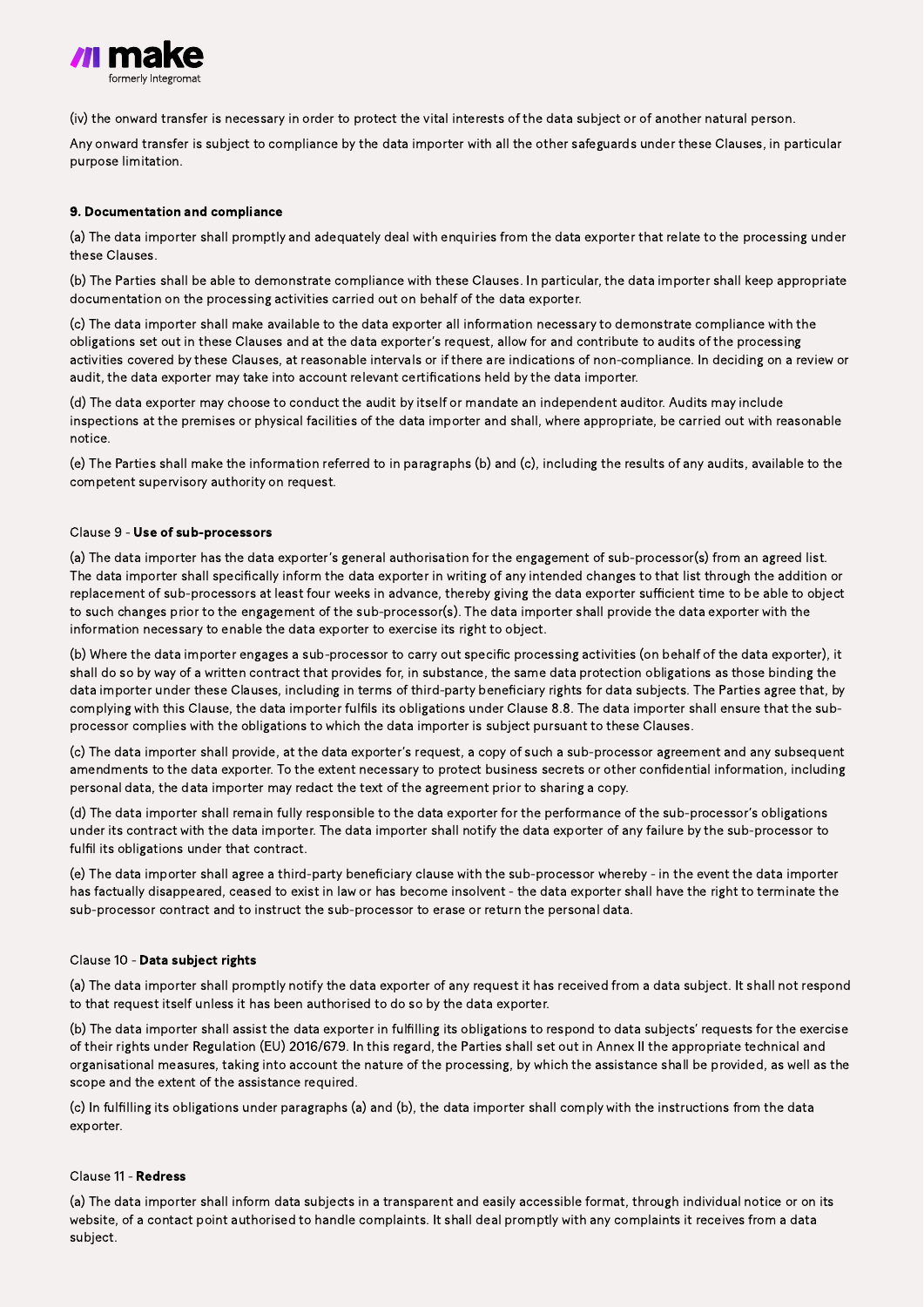

(b) In case of a dispute between a data subject and one of the Parties as regards compliance with these Clauses, that Party shall use its best efforts to resolve the issue amicably in a timely fashion. The Parties shall keep each other informed about such disputes and, where appropriate, cooperate in resolving them.

(c) Where the data subject invokes a third-party beneficiary right pursuant to Clause 3, the data importer shall accept the decision of the data subject to:

(i) lodge a complaint with the supervisory authority in the Member State of his/her habitual residence or place of work, or the competent supervisory authority pursuant to Clause 13;

(ii) refer the dispute to the competent courts within the meaning of Clause 18.

(d) The Parties accept that the data subject may be represented by a not-for-profit body, organisation or association under the conditions set out in Article 80(1) of Regulation (EU) 2016/679.

(e) The data importer shall abide by a decision that is binding under the applicable EU or Member State law.

(f) The data importer agrees that the choice made by the data subject will not prejudice his/her substantive and procedural rights to seek remedies in accordance with applicable laws.

### Clause 12 - Liability

(a) Each Party shall be liable to the other Party/ies for any damages it causes the other Party/ies by any breach of these Clauses.

(b) The data importer shall be liable to the data subject, and the data subject shall be entitled to receive compensation, for any material or non-material damages the data importer or its sub-processor causes the data subject by breaching the third-party beneficiary rights under these Clauses.

(c) Notwithstanding paragraph (b), the data exporter shall be liable to the data subject, and the data subject shall be entitled to receive compensation, for any material or non-material damages the data exporter or the data importer (or its subprocessor) causes the data subject by breaching the third-party beneficiary rights under these Clauses. This is without prejudice to the liability of the data exporter and, where the data exporter is a processor acting on behalf of a controller, to the liability of the controller under Regulation (EU) 2016/679 or Regulation (EU) 2018/1725, as applicable.

(d) The Parties agree that if the data exporter is held liable under paragraph (c) for damages caused by the data importer (or its sub-processor), it shall be entitled to claim back from the data importer that part of the compensation corresponding to the data importer's responsibility for the damage.

(e) Where more than one Party is responsible for any damage caused to the data subject as a result of a breach of these Clauses, all responsible Parties shall be jointly and severally liable and the data subject is entitled to bring an action in court against any of these Parties.

(f) The Parties agree that if one Party is held liable under paragraph (e), it shall be entitled to claim back from the other Party/ies that part of the compensation corresponding to its / their responsibility for the damage.

(g) The data importer may not invoke the conduct of a sub-processor to avoid its own liability.

### Clause 13 - Supervision

(a) The supervisory authority with responsibility for ensuring compliance by the data exporter with Regulation (EU) 2016/679 as regards the data transfer, as indicated in Annex I.C, shall act as competent supervisory authority.

(b) The data importer agrees to submit itself to the jurisdiction of and cooperate with the competent supervisory authority in any procedures aimed at ensuring compliance with these Clauses. In particular, the data importer agrees to respond to enquiries, submit to audits and comply with the measures adopted by the supervisory authority, including remedial and compensatory measures. It shall provide the supervisory authority with written confirmation that the necessary actions have been taken.

## SECTION III – LOCAL LAWS AND OBLIGATIONS IN CASE OF ACCESS BY PUBLIC AUTHORITIES

## Clause 14 - Local laws and practices affecting compliance with the Clauses

(a) The Parties warrant that they have no reason to believe that the laws and practices in the third country of destination applicable to the processing of the personal data by the data importer, including any requirements to disclose personal data or measures authorising access by public authorities, prevent the data importer from fulfilling its obligations under these Clauses. This is based on the understanding that laws and practices that respect the essence of the fundamental rights and freedoms and do not exceed what is necessary and proportionate in a democratic society to safeguard one of the objectives listed in Article 23(1) of Regulation (EU) 2016/679, are not in contradiction with these Clauses.

(b) The Parties declare that in providing the warranty in paragraph (a), they have taken due account in particular of the following elements: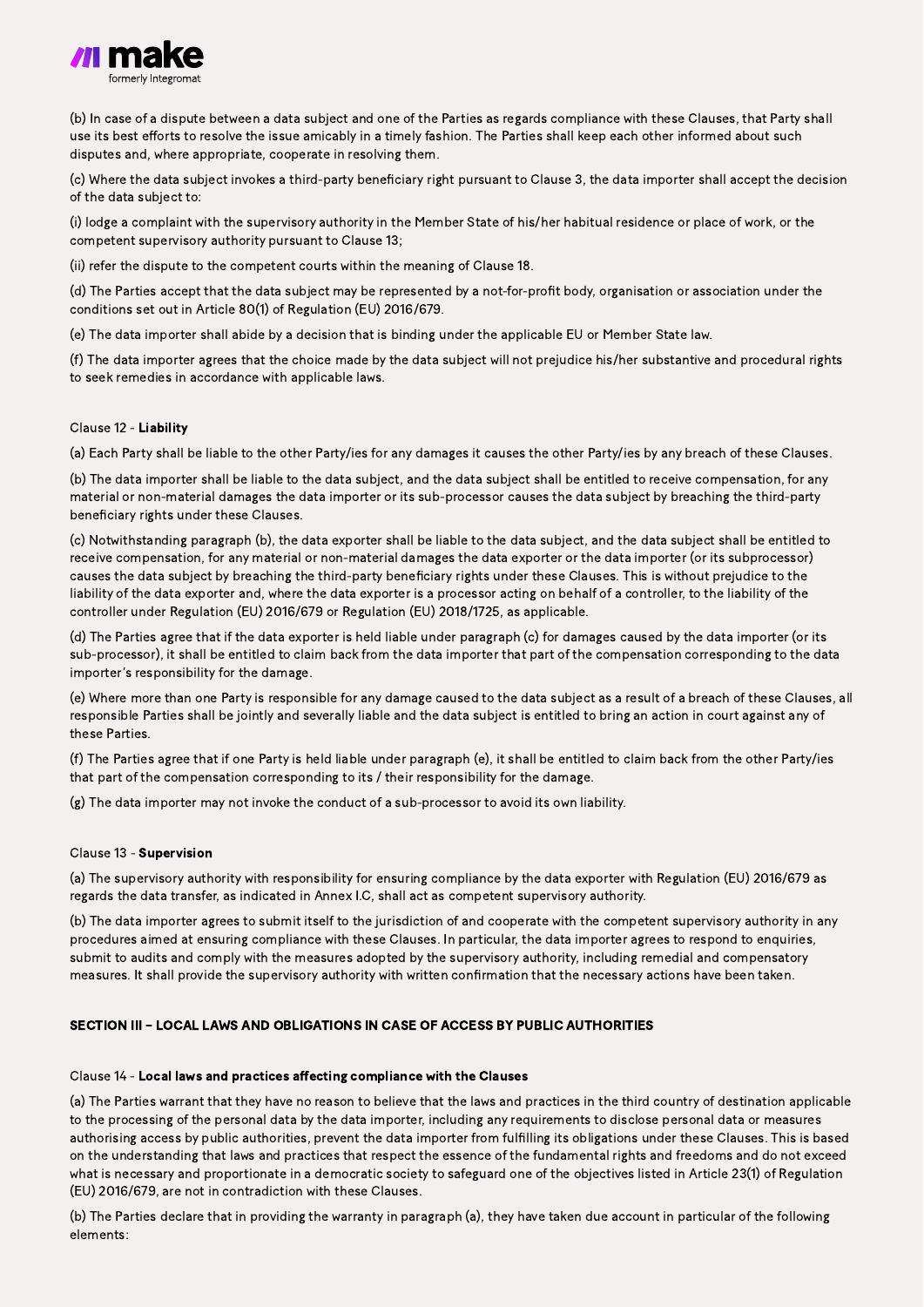

(i) the specific circumstances of the transfer, including the length of the processing chain, the number of actors involved and the transmission channels used; intended onward transfers; the type of recipient; the purpose of processing; the categories and format of the transferred personal data; the economic sector in which the transfer occurs; the storage location of the data transferred;

(ii) the laws and practices of the third country of destination - including those requiring the disclosure of data to public authorities or authorising access by such authorities - relevant in light of the specific circumstances of the transfer, and the applicable limitations and safeguards;

(iii) any relevant contractual, technical or organisational safeguards put in place to supplement the safeguards under these Clauses, including measures applied during transmission and to the processing of the personal data in the country of destination.

(c) The data importer warrants that, in carrying out the assessment under paragraph (b), it has made its best efforts to provide the data exporter with relevant information and agrees that it will continue to cooperate with the data exporter in ensuring compliance with these Clauses.

(d) The Parties agree to document the assessment under paragraph (b) and make it available to the competent supervisory authority on request.

(e) The data importer agrees to notify the data exporter promptly if, after having agreed to these Clauses and for the duration of the contract, it has reason to believe that it is or has become subject to laws or practices not in line with the requirements under paragraph (a), including following a change in the laws of the third country or a measure (such as a disclosure request) indicating an application of such laws in practice that is not in line with the requirements in paragraph (a).

(f) Following a notification pursuant to paragraph (e), or if the data exporter otherwise has reason to believe that the data importer can no longer fulfil its obligations under these Clauses, the data exporter shall promptly identify appropriate measures (e.g. technical or organisational measures to ensure security and confidentiality) to be adopted by the data exporter and/or data importer to address the situation. The data exporter shall suspend the data transfer if it considers that no appropriate safeguards for such transfer can be ensured, or if instructed by the competent supervisory authority to do so. In this case, the data exporter shall be entitled to terminate the contract, insofar as it concerns the processing of personal data under these Clauses. If the contract involves more than two Parties, the data exporter may exercise this right to termination only with respect to the relevant Party, unless the Parties have agreed otherwise. Where the contract is terminated pursuant to this Clause, Clause 16(d) and (e) shall apply.

#### Clause 15 - Obligations of the data importer in case of access by public authorities

# 1. Notification

(a) The data importer agrees to notify the data exporter and, where possible, the data subject promptly (if necessary with the help of the data exporter) if it:

(i) receives a legally binding request from a public authority, including judicial authorities, under the laws of the country of destination for the disclosure of personal data transferred pursuant to these Clauses; such notification shall include information about the personal data requested, the requesting authority, the legal basis for the request and the response provided; or

(ii) becomes aware of any direct access by public authorities to personal data transferred pursuant to these Clauses in accordance with the laws of the country of destination; such notification shall include all information available to the importer.

(b) If the data importer is prohibited from notifying the data exporter and/or the data subject under the laws of the country of destination, the data importer agrees to use its best efforts to obtain a waiver of the prohibition, with a view to communicating as much information as possible, as soon as possible. The data importer agrees to document its best efforts in order to be able to demonstrate them on request of the data exporter.

(c) Where permissible under the laws of the country of destination, the data importer agrees to provide the data exporter, at regular intervals for the duration of the contract, with as much relevant information as possible on the requests received (in particular, number of requests, type of data requested, requesting authority/ies, whether requests have been challenged and the outcome of such challenges, etc.).

(d) The data importer agrees to preserve the information pursuant to paragraphs (a) to (c) for the duration of the contract and make it available to the competent supervisory authority on request.

(e) Paragraphs (a) to (c) are without prejudice to the obligation of the data importer pursuant to Clause 14(e) and Clause 16 to inform the data exporter promptly where it is unable to comply with these Clauses.

2. Review of legality and data minimisation

(a) The data importer agrees to review the legality of the request for disclosure, in particular whether it remains within the powers granted to the requesting public authority, and to challenge the request if, after careful assessment, it concludes that there are reasonable grounds to consider that the request is unlawful under the laws of the country of destination, applicable obligations under international law and principles of international comity. The data importer shall, under the same conditions, pursue possibilities of appeal. When challenging a request, the data importer shall seek interim measures with a view to suspending the effects of the request until the competent judicial authority has decided on its merits. It shall not disclose the personal data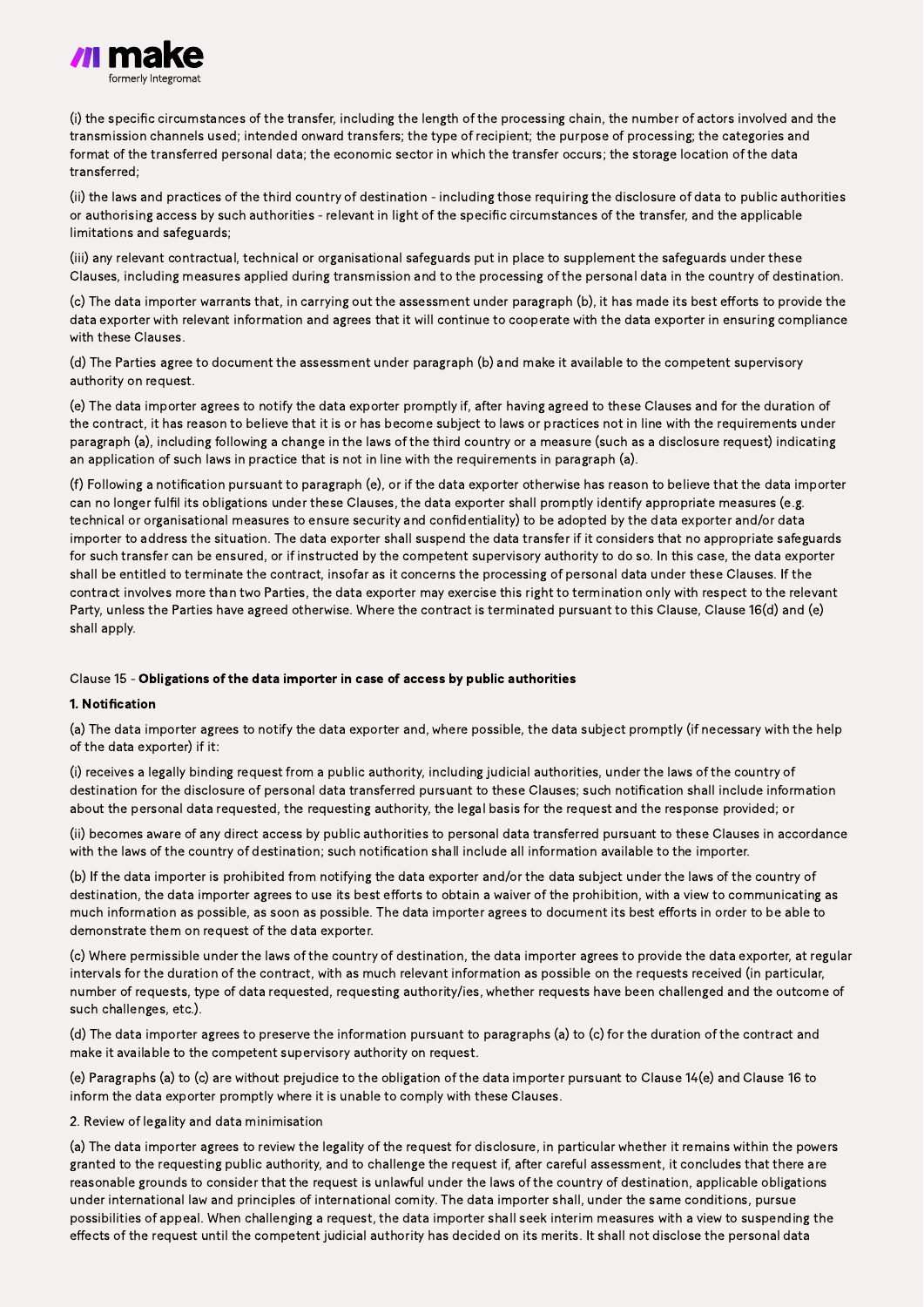

requested until required to do so under the applicable procedural rules. These requirements are without prejudice to the obligations of the data importer under Clause 14(e).

(b) The data importer agrees to document its legal assessment and any challenge to the request for disclosure and, to the extent permissible under the laws of the country of destination, make the documentation available to the data exporter. It shall also make it available to the competent supervisory authority on request.

(c) The data importer agrees to provide the minimum amount of information permissible when responding to a request for disclosure, based on a reasonable interpretation of the request.

## SECTION IV – FINAL PROVISIONS

#### Clause 16 - Non-compliance with the Clauses and termination

(a) The data importer shall promptly inform the data exporter if it is unable to comply with these Clauses, for whatever reason.

(b) In the event that the data importer is in breach of these Clauses or unable to comply with these Clauses, the data exporter shall suspend the transfer of personal data to the data importer until compliance is again ensured or the contract is terminated. This is without prejudice to Clause 14(f).

(c) The data exporter shall be entitled to terminate the contract, insofar as it concerns the processing of personal data under these Clauses, where:

(i) the data exporter has suspended the transfer of personal data to the data importer pursuant to paragraph (b) and compliance with these Clauses is not restored within a reasonable time and in any event within one month of suspension;

(ii) the data importer is in substantial or persistent breach of these Clauses; or

(iii) the data importer fails to comply with a binding decision of a competent court or supervisory authority regarding its obligations under these Clauses.

In these cases, it shall inform the competent supervisory authority of such non-compliance. Where the contract involves more than two Parties, the data exporter may exercise this right to termination only with respect to the relevant Party, unless the Parties have agreed otherwise.

(d) Personal data that has been transferred prior to the termination of the contract pursuant to paragraph (c) shall at the choice of

the data exporter immediately be returned to the data exporter or deleted in its entirety. The same shall apply to any copies of the data. The data importer shall certify the deletion of the data to the data exporter. Until the data is deleted or returned, the data importer shall continue to ensure compliance with these Clauses. In case of local laws applicable to the data importer that prohibit the return or deletion of the transferred personal data, the data importer warrants that it will continue to ensure compliance with these Clauses and will only process the data to the extent and for as long as required under that local law.

(e) Either Party may revoke its agreement to be bound by these Clauses where (i) the European Commission adopts a decision pursuant to Article 45(3) of Regulation (EU) 2016/679 that covers the transfer of personal data to which these Clauses apply; or (ii) Regulation (EU) 2016/679 becomes part of the legal framework of the country to which the personal data is transferred. This is without prejudice to other obligations applying to the processing in question under Regulation (EU) 2016/679.

### Clause 17 - Governing law

These Clauses shall be governed by the law of the EU Member State in which the data exporter is established. Where such law does not allow for third-party beneficiary rights, they shall be governed by the law of another EU Member State that does allow for thirdparty beneficiary rights. The Parties agree that this shall be the law of Germany.

## Clause 18 - Choice of forum and jurisdiction

(a) Any dispute arising from these Clauses shall be resolved by the courts of an EU Member State.

(b) The Parties agree that those shall be the courts of Germany.

(c) A data subject may also bring legal proceedings against the data exporter and/or data importer before the courts of the Member State in which he/she has his/her habitual residence.

(d) The Parties agree to submit themselves to the jurisdiction of such courts.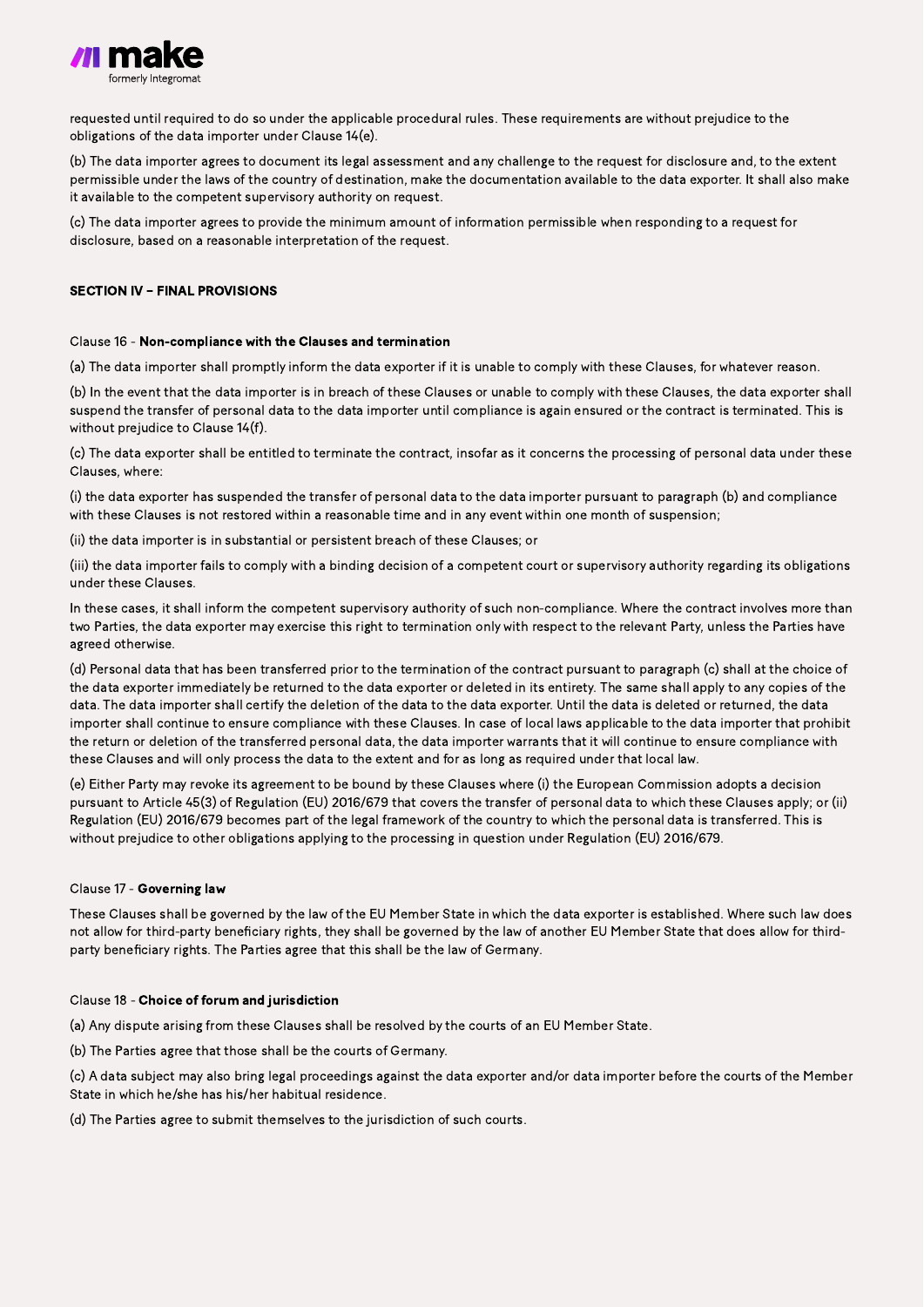ANNEX I

A. LIST OF PARTIES

Data exporter(s):

Name: The entity identified as "Customer" in the Agreement.

Address: The address for Customer associated as specified in the Agreement.

Contact person's name, position and contact details: The contact details as otherwise specified in the Agreement.

Activities relevant to the data transferred under these Clauses: The activities specified in the Agreement.

Signature and date: By using the Celonis services to transfer Customer Data to Third Countries, the data exporter will be deemed to have signed this Annex I.

Signature and date: By transferring Customer Data to Third Countries on Customer's instructions, the data importer will be deemed to have signed this Annex I.

Role (controller / processor): Controller

### Data importer(s):

Name: "Celonis" as identified in the main Contract or the Agreement.

Address: The address for Celonis specified in the Agreement.

Contact person's name, position and contact details: The contact details for Celonis specified in the Agreement.

Activities relevant to the data transferred under these Clauses: The activities specified in the Agreement.

Role (controller / processor): Processor

## B. DESCRIPTION OF TRANSFER

Categories of data subjects whose personal data is transferred

Categories of data subjects are specified in the Agreement.

Categories of personal data transferred

Categories of data subjects are specified in the Agreement.

Sensitive data transferred (if applicable) and applied restrictions or safeguards that fully take into consideration the nature of the data and the risks involved, such as for instance strict purpose limitation, access restrictions (including access only for staff having followed specialised training), keeping a record of access to the data, restrictions for onward transfers or additional security measures.

Categories of data subjects are specified in the Agreement.

The frequency of the transfer (eg. whether the data is transferred on a one-off or continuous basis).

Personal data is transferred in accordance with Customer's instructions as described in the Agreement.

Nature of the processing

The nature of the processing is described in the Agreement.

Purpose(s) of the data transfer and further processing

The purposes of the processing are described in the Agreement.

The period for which the personal data will be retained, or, if that is not possible, the criteria used to determine that period

The retention period of the processing is described in the Agreement.

For transfers to (sub-) processors, also specify subject matter, nature and duration of the processing

The transfers of the processing are described in the Agreement.

# C. COMPETENT SUPERVISORY AUTHORITY

Identify the competent supervisory authority/ies in accordance with Clause 13

The data exporter's competent supervisory authority will be determined in accordance with the GDPR.



# APPENDIX